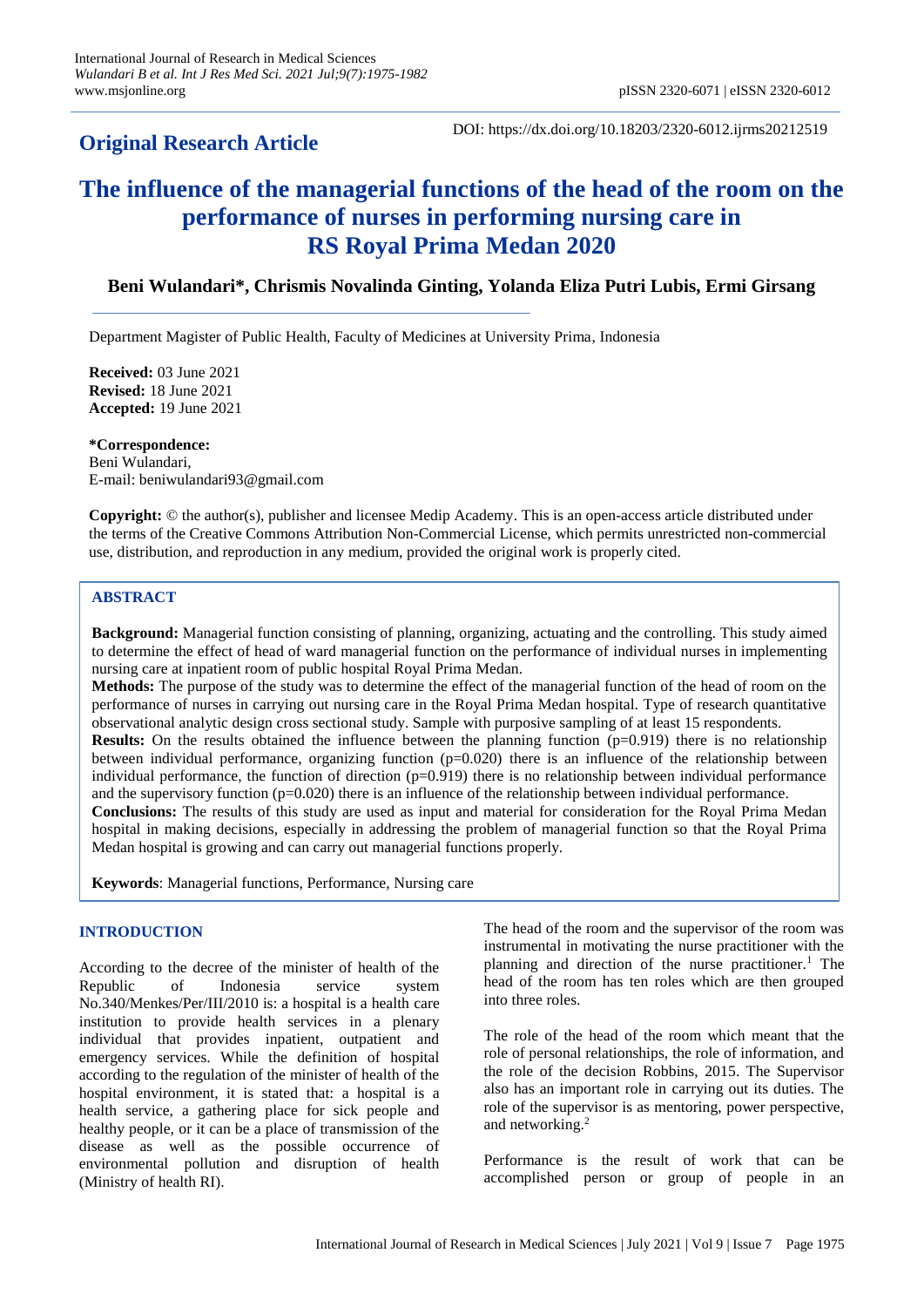organization in accordance with the authority and responsibility of each in order to achieve the goals of the organization. 3 in a certain period of time. And there is a close relationship between individual performance and organizational performance, in other words when the employee's performance better than most likely the organization's performance is also good. Performance also translated as an overview of the level of achievement of the implementation of an activity/program/policy in realizing the goals, objectives, mission and vision of the organization as stated in the strategy planning of an organization.<sup>4</sup>

The success of an organization is strongly influenced by the performance of the Individual employees. Every organization always trying to improve the performance of employees to achieve the goal. The performance of the still is a problem that always faced by management, so that management needs to know the factors that affects the employee's performance. One measure of the employee's performance is intellectual ability, which is supported by the ability to understand, manage yourself as well as the ability in relationships with other people.<sup>5</sup>

According to the Siswanto 2015, the functions of management will direct the nurses in achieving the objectives that will be addressed by applying the nursing process consists of four elements, namely the functions of planning, the function of organizing, function direction and control functions (control) which is a management cycle that are related to one another.

According to Allen 2012, said that: The involvement of labor will increase if the members in the organization encounters a situation that are important to be discussed together. One of the situations that need to be discussed with the example is the personal needs and interests to be achieved by the member. If these needs can be met then it would make the members more committed to the organization.

Nursing services is a form of professional service which is an integral part of the health services that are based on the knowledge and care tips geared to individuals, families, groups, or communities, both healthy and sick. The practice of nursing is a service held by a care in the form of nursing care. Nursing now has a law of its own. In the legislation of the republic of Indonesia no. 38 of 2014 of nursing to article 31, paragraph 2, explained that in carrying out its duties as the manager of nursing services, the nurse authorities: conduct an assessment and establish the problem, plan, implement and evaluate nursing services and managing the case the act of nursing 2014.

Nursing management is a process of working through the members of the nursing staff to provide care, treatment and help to the patient. Nursing jobs should be arranged in such a way that the purpose of service and upbringing can be achieved in provide services nursing to patient.<sup>6</sup>

Based on the results of previous research in the hospital the Royal Prima Medan is a hospital type B education and also as a referral hospital private property as their main duty is in the field of health policy and administer technical operations of basic health services to improve the quality of human resources. RS Royal Prima Medan which is a hospital with a qualifying number of beds as much as 353 beds, 19 inpatients with the drill reaches the 53.47% in 2019, and is supported by a number of the nurse's functional total of 335 people in the year 2020.

In implementation of nursing management in inpatient led by the head of the space. Education the head space should be a minimum of S1 nursing (Ners). Because of a head space as the leader of nursing must have skills in communication, the ability to give motivation to the staff, leadership skills, skill set the time and be able to solve the problem and decision makers, Swansbrug, 2000.

From the results of the evaluation of the application of the standards of nursing care in RS Royal Prima Medan. Based on the preliminary data obtained show that the application of the standards of nursing care in the form of nursing assessment, nursing diagnosis, planning, nursing actions/implementation and evaluation (Table 1).

# **Table 1: Results of the implementation of the standards of nursing care in RS Royal Prima Medan.\***

| <b>Aspects assessed</b>      | Access $(\% )$ | <b>Standard</b> |
|------------------------------|----------------|-----------------|
| <b>Scholarship nursing</b>   | 44.44          | 100             |
| <b>Diagnose nursing</b>      | 33.33          | 100             |
| <b>Planning nursing</b>      | 11.11          | 100             |
| The action of nursing        | 33.33          | 100             |
| <b>Evaluation of nursing</b> | 33.33          | 100             |
| Note nursing                 | 22.22          | 100             |

\*Source: Part of committee of nursing RS Royal Prima Medan.

From these data shows results on all aspects assessed and the achievement of the average is still below the precision of RS Royal Prima Medan the standard 100%. So, the problem of the implementation of the standards of nursing care is still low. This is also related to the execution of the head of the space that has not been done well. Because the format of supervision through direct supervision or indirect does not yet exist. From the results of the author's interview with the nurse practitioner stated there has been no training on nursing care the latest, so the nurse still using the SAK/guidelines writing from the hospital. standard idel of ministry of health RI 2005 is 75% and of PPNI 2010 is 81-100%.

To be able to apply performance management nursing in inpatient needed a head space that meets the standards as managerial. As for the ability of the managerial head of the inpatient expected level of education minimum S1 keperawatan, in RS Royal Prima Medan by 91,7% or 11 inpatient head spaces have S1 nursing. To the chairman of the education team S1 nursing there are 9 people (23%) and 30 (77%) education Diploma of nursing.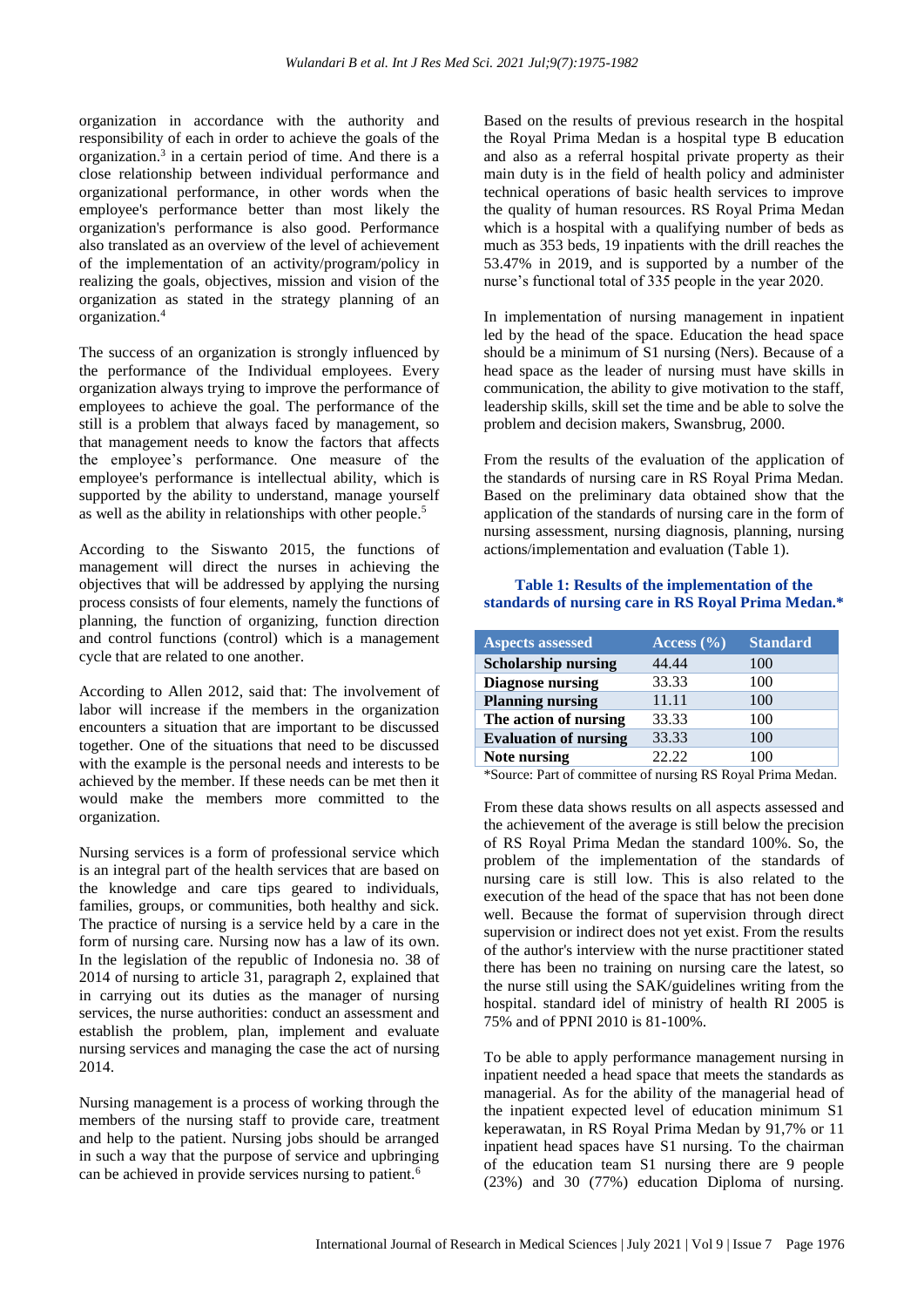Based on preliminary studies in RS Royal Prima Medan frequently complain about the community is the latest service provided by nurses. Based on the results of interviews and observations against the head of the room and the nurse executive management functions in the room is still not good, the nurse works for what it is. The low appreciation of the nurse, the nurse practitioner has not been involved in the planning room, the division of tasks is still in the form of instructions that are temporary, there has been no guidance of the head of the room to the nurse practitioner, the surveillance conducted by the nurse manager still be temporary if there is a problem, yet the implementation of standard operating procedures (SOP), in the provision of orphanage not using a standard nursing care, the application of which is done in the room only oriented to the routine.

The results of the interview with the head of the nursing field are not yet fully done well due to time constraints. The results of observations related to the implementation of nursing care by nurses, nurse looks carry out the act of nursing care as a whole based on the complaints of the patient, is not yet complete and has not been uniform in the documentation of nursing care. Management of nursing care implemented by the method of the nursing process, based on standard of nursing care achievement of each of the aspects assessed and the cumulative is still below the average set RS Royal Prima Medan (100%).

#### *Literature review*

#### *The role of managerial nursing*

The role of the head of the room which meant that the role of personal relationships, the role of information, and the role of the decision by Robbins. Supervisor also has an imp role in carrying out its duties. Role of supervisor is as mentoring, power perspective, and networking.

# *Performance*

Performance is result of work that can be accomplished person/group of people in an organization in accordance with the authority and responsibility of each in order to achieve the goals of the organization, Prawirosentono, 2014, in a certain period of time. And there is a close relationship between individual performance and organizational performance, in other words when the employee's performance better than most likely organization's performance is also good. Performance also translated as an overview of the level of achievement of implementation of an activity /program/ policy in realizing the goals, objectives, mission and vision of the organization as stated in strategy planning of an organization.

#### *Nurse*

Nurses are human resources who participated coloring of health services in hospitals, because in addition to the amount that the dominant is also a profession that provides services to the constant and continuous 24 hours to patients every day. Therefore, nursing services give contribution in determining service quality in hospitals.

#### *Nursing care*

Nursing care is as a system (structure, process, and values) that allows the professional nurse administers nursing care including the environment to support the provision orphanage is. The method team is a method of delivering nursing care where a professional nurse leads a group of nursing personnel in providing nursing care for groups of clients through the efforts of the cooperative and collaboration.

#### *Nursing management*

Management is the process of planning, organizing, drafting, personalization, direction, and supervision of the members of the organization to achieve organizational goals. Management should be implemented effectively, work (oriented on the input-output), and efficiency, working properly (is oriented in a way to achieve goal).

### *Job satisfaction*

Job satisfaction perceived employee because there are things that are underlying. Basically, a person will feel comfortable and the level of loyalty to the job will be high if in the work of the person obtaining the satisfaction of the work in accordance with what is desired. Job satisfaction is a reflection of the feelings of the workers on the job. According to Masrukhin and Waridin, 2012, job satisfaction of an individual depends on the individual characteristics and job situation. Each individual will have the level of job satisfaction are different in accordance with the interests and expectations of the individual so that the level of satisfaction that is felt more and more high, and vice versa.

Variable independent Variable dependent

**Managerial functions of the head of the room** 1. Planning 2. Organizing 3. Briefing 4. Supervision 5. The influence together between the managerial functions of the head of the room **The performance of nurses in nursing care** 1. Assessment 2. Diagnosis 3. Plan of action 4. The implementation of the 5. Evaluation

# **Figure 1: Conceptual framework.**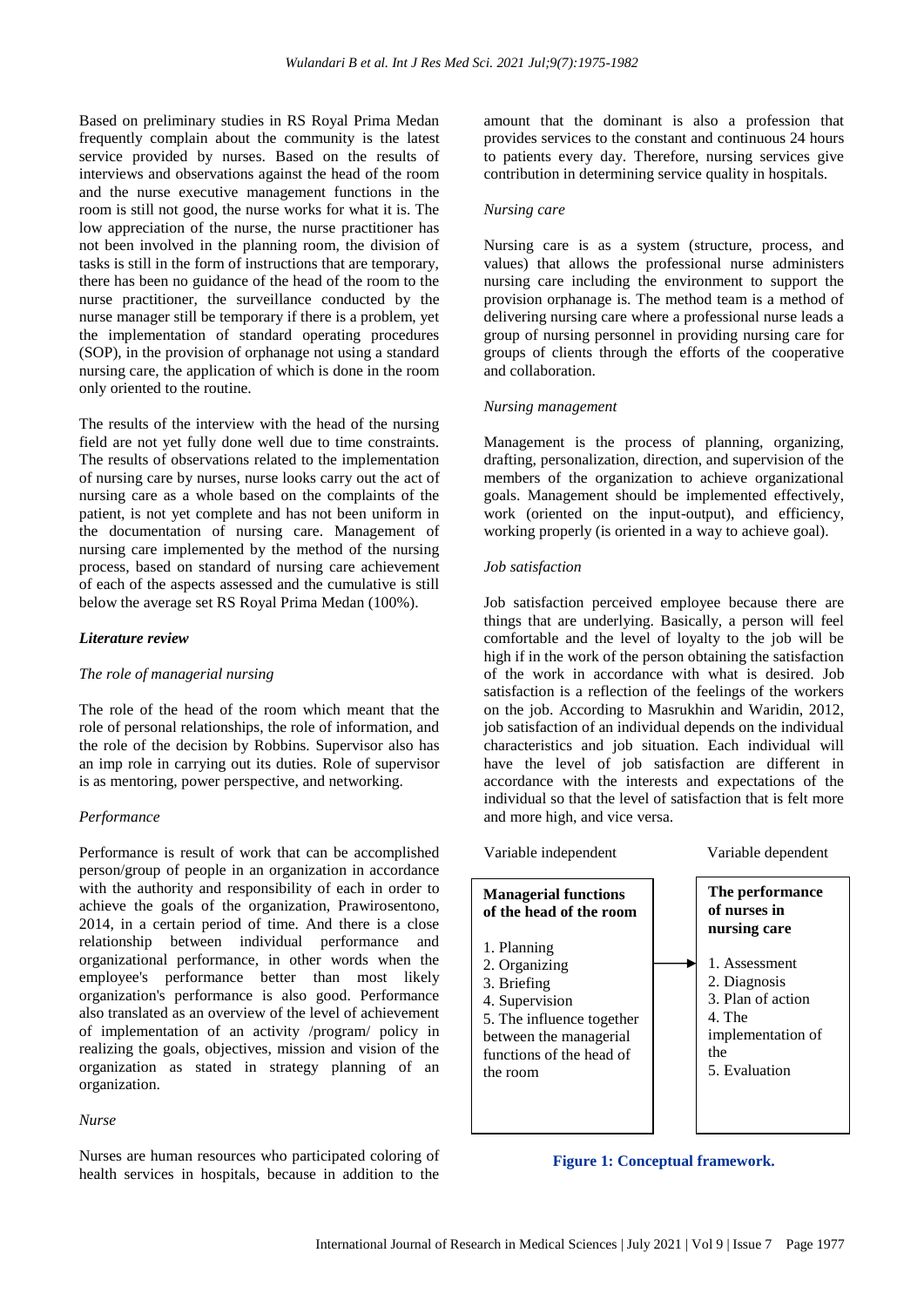#### *Hypothesis*

Based on the background research and the relationship between variables, then the research hypothesis: 1. There is the influence of the planning function of the head of the room on the performance of nurses in performing nursing care in RS Royal Prima Medan. 2. There is the influence function organization the head of the room on the performance of nurses in performing nursing care in RS Royal Prima Medan. 3. Their influence function briefing the head of the room on the performance of nurses in performing nursing care in RS Royal Prima Medan. 4. There is the influence of the function of supervision of the head of the room on the performance of nurses in performing nursing care in RS Royal Prima Medan. 5. There is any referrer together between the managerial functions of the head of the room on the individual performance of nurses in performing nursing care in RS Royal Prima Medan.

#### **METHODS**

Research is a research design using a cross sectional study which is one of the draft analytical research and was classified as a type of observational research. This design aims to see the influence of the managerial functions on the performance of nurses in performing nursing care in RS Royal Prima Medan. Cross sectional approach was used because the measurement of the managerial functions (the independent variable) is carried out together to see whether there is an influence or not between the two, Sastroasmoro, 2016.

This research was conducted at RS Royal Prima Medan with the consideration of a hospital type B education and also as a referral hospital is privately owned. This study begins from the repair of the title of the research, consultations, seminars, colloquia, research field and hearing the comprehensive need of the time for 2 months, starting 14 September to October 2020.

The population is a generalization region consisting of objects or subjects that have certain qualities and characteristics that set of researchers, then drawn the conclusion Sugiono, 2006. The population of this research as many as 19 the head of the room executor in the RS Royal Prima Medan. The sample is part of the number and characteristics possessed by the population Sugiono, 2006. This research was conducted with a sampling technique using random sampling is a random

sampling of the population because the population is considered to be homogeneous. Therefore, the number of samples used in this study, the whole of the population with a total of 15 head nurse.

Data collection method used in this research is primary data obtained through questionnaire as a guide that was distributed to the respondents to get the data for the independent variables and the dependent variable. Secondary data is data that is taken by researchers from hospital research is needed in research. with univariate, bivariate and multivariate data analysis methods.

### **RESULTS**

From Table 2 seen that the independent variables affect the dependent variable includes the functions of planning, organizing function, the function of directing and supervisory functions. Then these variables performed a multivariate analysis to know the influence and magnitude of influence of these independent variables jointly on the performance of the individual nurse.

#### **Table 2: The results of the bivariate test 4 variables.**

| <b>Independent variables</b>  | $\mathbf{X}^2$ | P     | <b>Description</b>      |
|-------------------------------|----------------|-------|-------------------------|
| <b>Planning function</b>      | 0.10           | 0.001 | Meaningful<br>(p<0.005) |
| The function of<br>organizing | 5.402          | 0.001 | Meaningful<br>(p<0.005) |
| <b>Function direction</b>     | 0.10           | 0.001 | Meaningful<br>(p<0.005) |
| <b>Monitoring function</b>    | 5.402          | 0.001 | Meaningful<br>0.005)    |

#### *Multivariate analysis*

Logistic regression analysis method enters done together on the independent variables that have been associated with the dependent variable, with the results shown in the following Table:

In Table 3 above shows the influence together the independent variables on the dependent variable using analysis of binary logistic method with the enter key. The results of the analysis show that there are variables that have a  $p > 0.05$  is fungsi perencanaan ( $p = 0.938$ ) so that the variable is issued. The next three variables that have a p>0.05 is variable planning, direction and supervision of the tested again together.

**Table 3: Results of the multivariate analysis using logistic regression methods enter with 4 variables.**

| Variables independent B |          | S.E.  | Wald  | df | Sig.  | Exp(B) | 95.0% C.I. for Exp $(B)$ |              |
|-------------------------|----------|-------|-------|----|-------|--------|--------------------------|--------------|
|                         |          |       |       |    |       |        | Lower                    | <b>Upper</b> |
| Planning $(1)$          | 226      | 2.894 | 0.006 |    | 0.938 | 1.253  | 004                      | 364.104      |
| Organizing $(1)$        | 2.838    | 1.680 | 2.854 |    | 0.091 | 17.075 | 0.635                    | 459.234      |
| Briefing $(1)$          | $-1.193$ | 2.064 | 0.334 |    | 0.563 | 0.303  | 0.005                    | 17.332       |
| Supervision $(1)$       | $-2.286$ | 1.571 | 2.118 |    | 0.146 | 0.102  | 0.005                    | 2.209        |
| <b>Constant</b>         | 0.917    | 3.358 | 0.075 |    | 0.785 | 2.502  |                          |              |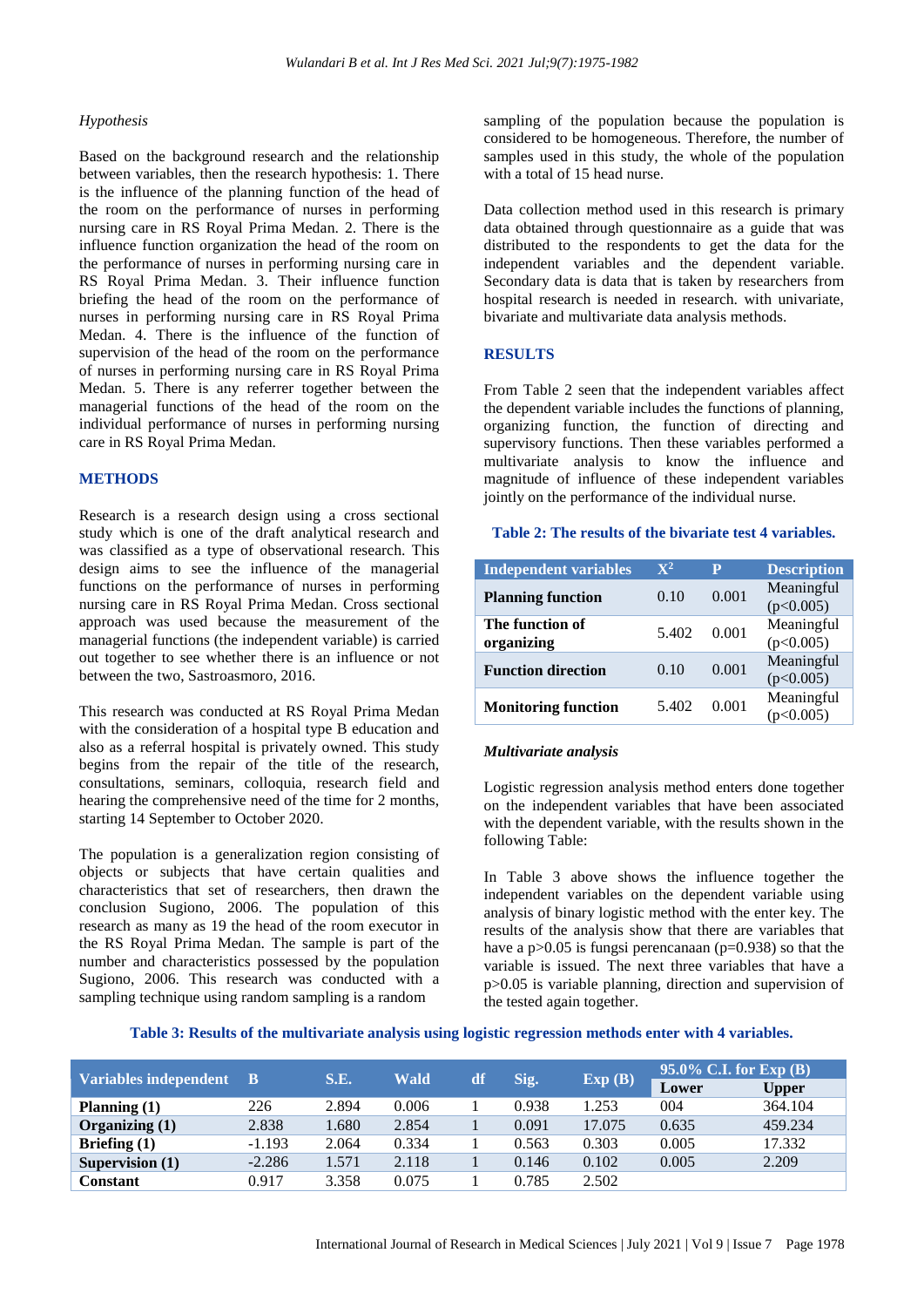| <b>Variables independent</b> |          | S.E.  | <b>Wald</b> | df | Sig.  | Exp(B) | $95.0\%$ CI for $\exp(B)$ |              |
|------------------------------|----------|-------|-------------|----|-------|--------|---------------------------|--------------|
|                              |          |       |             |    |       |        | Lower                     | <b>Upper</b> |
| Planning $(1)$               | $-0.108$ | 2.128 | 0.003       |    | 0.960 | 0.898  | 0.014                     | 58.133       |
| Organizing $(1)$             | 3.400    | 1.539 | 4.882       |    | 0.027 | 29.954 | 1.468                     | 611.085      |
| Briefing $(1)$               | $-1.808$ | .809  | 0.999       |    | 0.318 | 0.164  | 0.005                     | 5.684        |
| <b>Constant</b>              | 0.108    | 2.555 | 0.002       |    | 0.966 | 1.114  |                           |              |

**Table 4: Results of the multivariate analysis using logistic regression methods enter with 3 variables.**

Based on Table 4 above, it is seen that of the two variables being analyzed at the last stage, which has a p<0.05 so that the analysis stops at this stage. From the results of the multivariate analysis above, it can be seen that the variables are independent, the most dominant effect on the performance of the individual nurse is a variable function of planning with p=0.960>0.05 with the value of exp B=0.898, the function of directing, with  $p=0.318>0.05$  with the value of exp B=0.164 and variable function of organizing with a  $p=0.027<0.05$  with the value of exp B=29.954. This suggests that the planning function has an influence 0,898 times greater on the performance of individual nurse in the implementation of askep in hospital Royal Prima Medan, the function of directing 0.164 times greater on the performance of the individual nurse in the implementation of askep in Space and organizing function have an influence 29.954 times greater on the performance of the individual nurse in the implementation of nursing assistant.

### **DISCUSSION**

# *The influence of the planning function of the head of the room on the individual performance of nurses in performing nursing care*

Based on the results obtained from the questionnaire with a total of 15 respondents planning function have a significant effect on the performance of the individual nurse in a RS Royal Prima Medan with the value  $(p=0.919)$  is greater than the p value is the standard set which is 0.05. So, in this case the research hypothesis 1 (H1) is rejected (there is a relationship between two variables).

This study in accordance with the opinion Gillies, who stated the planning function is performed by the head of the space optimally in order to provide direction to nurses, to reduce the impact of changes that occur, reduce waste or excess and to determine the standards that will be used in monitoring as well as reaching the destination, Gillies, 2005; Marques and Huston, 2015.

The results of this study are in line with the results of the research Wahyuni, 2017, which states that the competence of the head of the room in terms of planning does not have a pattern of correlation with the performance of the nurse implement MPKP. The results of research conducted not in line with the research conducted Dwi, 2017, where there is a meaningful relationship between the functions of management

planning kepela the room with the application of the safety of the patient where the value of  $p=0.032$ . This is due to the research carried out in different places with the characteristics of the respondents are different. According to Rahmawati, 2014 the functions of planning nursing care in a hospital Royal Prima does not have a significant effect where the value of  $p=0.938$ .<sup>7</sup>

The assumption of researchers, planning when implemented will facilitate the business carried out in achieving the goal. With planning good, managers and staff will know clearly the goals of an organization. They know the type of and activities that must be implemented to achieve the goal. One of the functions of planning is put the people/staff based on talent, formal education, experience, personality so that it meets the principle of having the right people on the field the right job, at the right time and with the level of rewards that right.<sup>8</sup>

### *The influence of the organizing function of the head space on the performance of individual nurses in performing nursing care*

Based on the results obtained from the questionnaire with a total of 15 respondents organizing function have a significant effect on the performance of the individual nurse in a RS Royal Prima Medan (Table 4) with the value ( $p=0.020$ ) greater than the  $p=0.05$ . So, in this case the research hypothesis 2 (H2) is rejected (there is a relationship between 2 variables).<sup>9</sup>

Managerial ability in the organizing function is expected to help the nurse executive to carry out the management of nursing care to clients with the right and good. The organization is a whole grouping of people, tools, tasks, authority and responsibility so as to create an organization that can be moved as a whole in order to achieve the goals that have been set.

This study in accordance with the opinion of the Marquis and Houston that head space as a coordinator of the activities necessary to create a good cooperation, awarding the responsibility and authority appropriate and mutually support each other so created a work atmosphere that in the us. In addition, with the availability of facilities that support and support the task of the nurse so that it can be more eager in the conduct of his works. This influence is very great in stimulating the performance of the nurse practitioner. The importance of organizing function i.e., how staff understand the organizational structure and responsibilities of such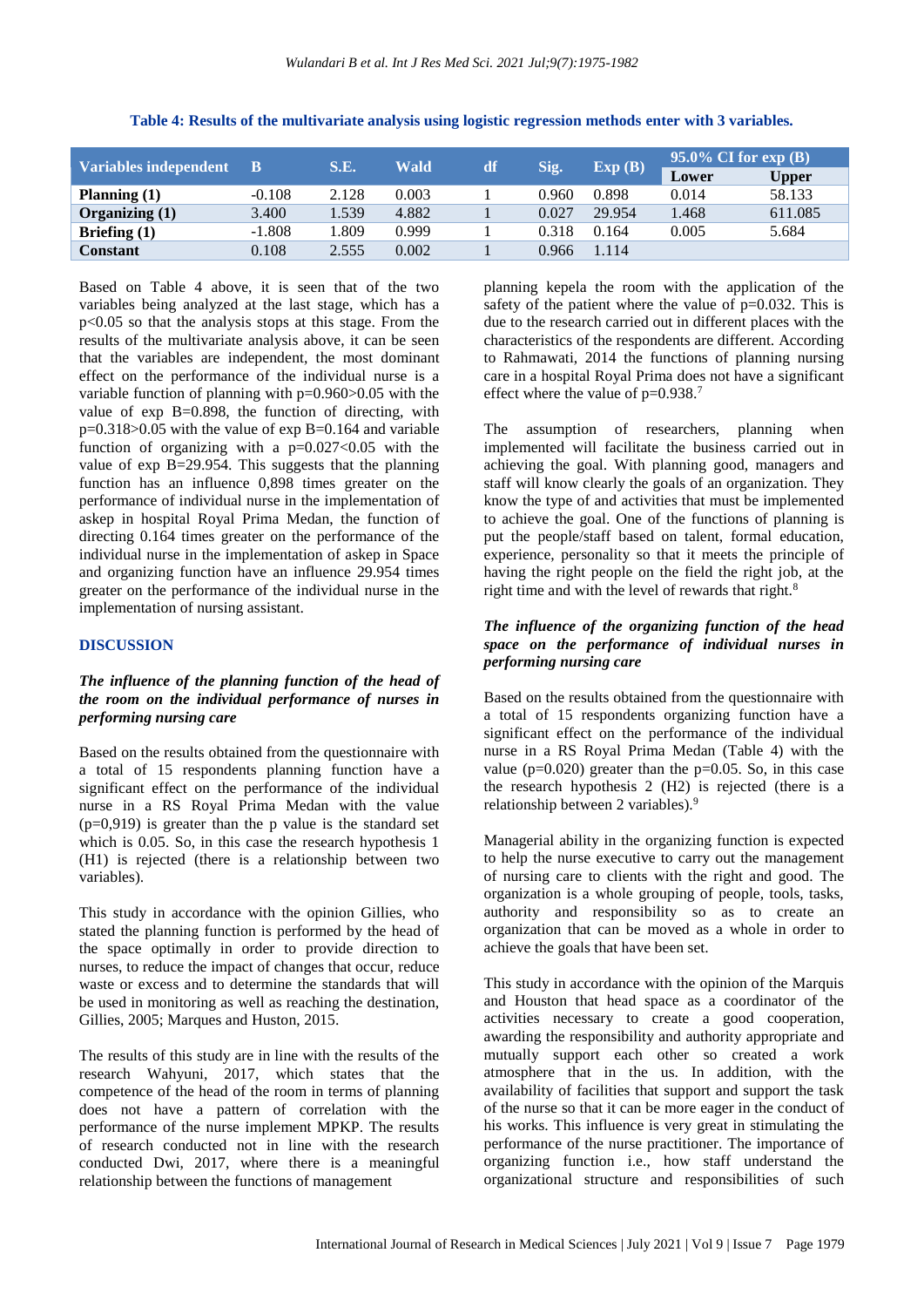structures, it also increases the knowledge of the staff about the organization, how to understand subordinates who are experiencing problems as well as develop a network of surveillance.<sup>10</sup>

This research is in line with research Wahyuni, 2017, which states that the competence of the head of the room in the event the organization has forecast a meaningful relationship with the performance of nurses in implementing MPKP. Results of the study are not in line with the research Parmin, 2016, where there is no significant relationship between the functions of management the head of the room on organizing function with the work motivation of nurse's implementation with the value p=0.022.

The assumption of the researchers, the implementation of the well is expected to improve the performance of the nurse practitioner in the management function of organizing the head of the space seeks to achieve the goals in a systematic way, so that there is a clear division of tasks, there is a good coordination, there is a unity of command, there is the division of responsibility and authority in accordance with the abilities and skills of the nurse practitioner as well as the relationship between the nurse practitioner and the head of the space. When the function of this organization carried out nursing.<sup>11</sup>

# *The influence of the function of directing the head of the space on the performance of individual nurses in performing nursing care*

Based on the results obtained from the questionnaire with a total of 15 respondents organizing function have a significant effect on the performance of the individual nurse in a RS Royal Prima Medan (Table 4) with the value  $(p=0.919)$  is greater than the p value is the standard set which is 0.05. So, in this case the research hypothesis 3 (H3) is accepted.

The function of directing, which should be done by the head of the space is to create a nurse or staff to do what they want and they need to do. The head space in the conduct of activities leads through: give each other motivation, help solve the problem, perform delegation, using effective communication, collaboration and coordination. In inpatient composed of personnel of various backgrounds can make the problem/conflict. Problem/conflict is not allowed prolonged and should be resolved in a constructive.<sup>12</sup>

According to the Siswanto, 2012, the functions of the guidance aim to 1) ensure continuity planning, 2) cultivate the standard procedure, 3) avoid particularly that doesn't mean, 4) fostering the discipline of work and 5) fostering motivation purposeful. Function of directing is to make nurses do what they want and they need to do.<sup>13</sup>

This research is in line with that done Wahyuni, 2017 and Warsito 2016, which states that the competence of the

management head room in terms of the function of directing patterns have a meaningful relationship with the performance of nurses. The results of the research this is not in line with the research Dwi, 2017, there is a significant relationship between the functions of the nursing management of head room functions briefing with the implementation of patient safety value of p=0.008. This is because the study was conducted in different places and the respondents are different.<sup>14</sup>

Assumptions the researcher guidance requires that the head of the room to communicate with the nurse practitioner for the purpose can be achieved. The briefing can create a good working climate. Staff performance can be increased by directing them through motivation and provide guidance to the staff. Giving a briefing on an ongoing basis by the managers of the impact on established an effective communication so, that can improve the performance of nurses in providing nursing services.<sup>15</sup>

# *The influence of the function of supervision of the head of the space on the performance of individual nurses in performing nursing care*

Based on the results obtained from the questionnaire with a total of 15 respondents organizing function have a significant effect on the performance of the individual nurse in a RS Royal Prima Medan (Table 4) with the value ( $p=0.020$ ) greater than the p value is the standard set which is 0.05. So, in this case the research hypothesis 4 (H4) is accepted.

The function of the supervision of the head of the room in the nursing services can be implemented with the activities of the supervision of nursing directly or indirectly. It also carried out the assessment of the implementation of nursing care, pay attention to the progress and quality of nursing care, fix the flaws/weaknesses of nursing care, to improve knowledge and skills of nurses in nursing care. Then all of the manager of nursing needs to know, understand and carry out their role and function as supervision.<sup>16</sup>

The results of this study are in line with research Parmin, 2016, where there is a significant relationship between the functions of management the head of the room on the function of supervision with work motivation of the nurse practitioner. This is because the research was conducted in different respondents are not the same.<sup>17</sup>

# *Multivariate analysis*

From the results of the multivariate analysis, it can be seen that the independent variables are the most dominant effect on managerial function is a variable function of planning with  $p=0.938>0.05$  with the value of exp B=by 1.253, the variables of the function of directing, with  $p=0.563>0.05$  with the value of exp B=0.303, variable organizing function with  $p=0,091>0.05$  with the value of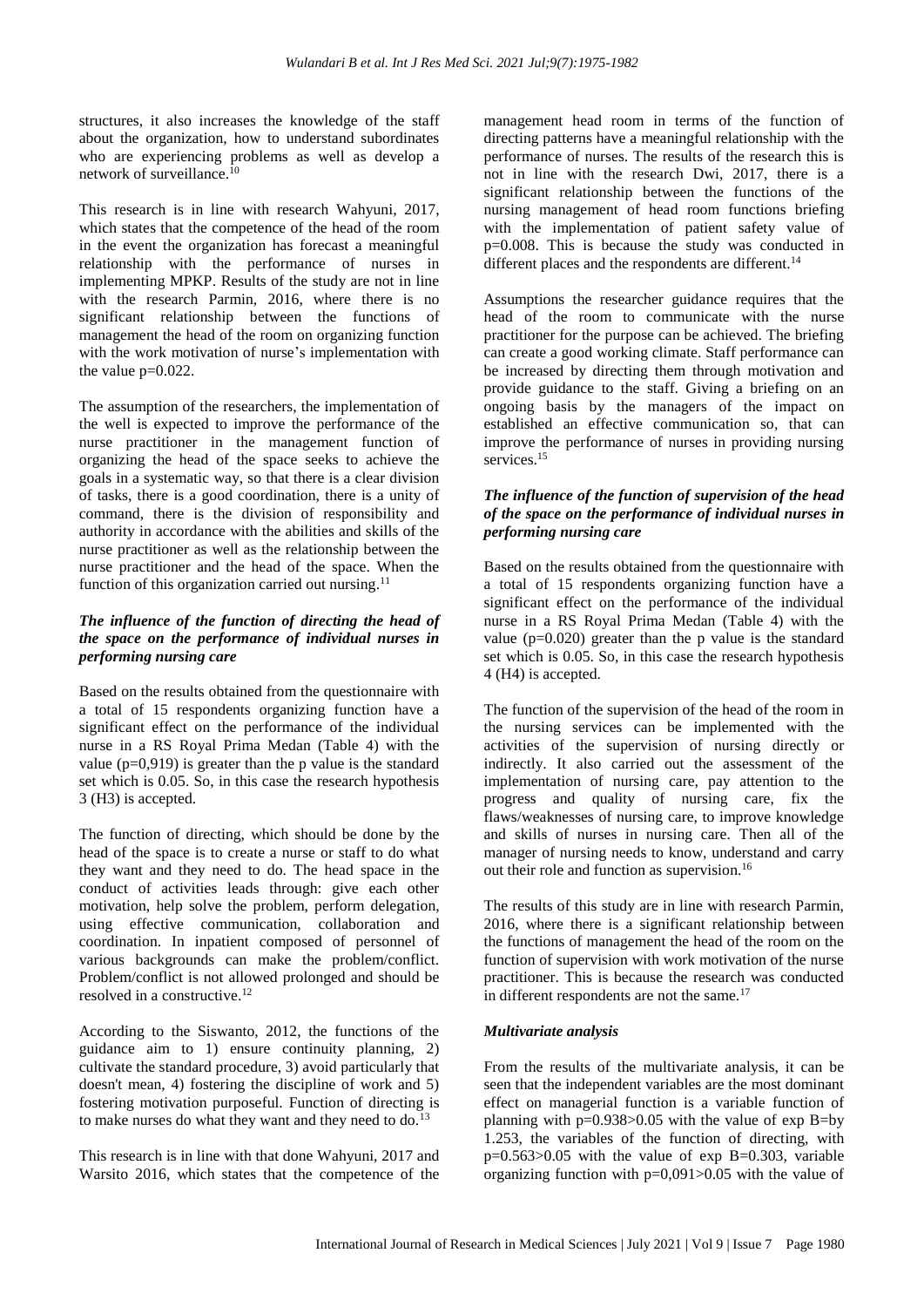exp B=17.075 and to the oversight function with  $p=0.146>0.05$  with the value of exp B=0.102. This suggests that the planning function has an influence 0.938 times greater on the performance of individual nurses in performing nursing care in RS Royal Prima Medan function of direction has the influence of 0.563 times greater on the performance of individual nurses in performing nursing care in RS Royal Prima Medan and organizing function have an influence 17.075 times greater on the performance of individual nurses in performing nursing care in RS Royal Prima Medan.<sup>18</sup>

The results of this study are not in line with the research of Samuel, 2013, that there adahubungan between the functions of management the head of the room, namely planning, organizing, directing and monitoring the performance of the nurse's conduct.<sup>19</sup>

#### **CONCLUSION**

Based on the research objectives and the research results can be concluded as follows: There is no significant influence between the functions of planning head of space on the performance of the individual nurse in carrying out askep in RS Royal Prima Medan 2020. There is a significant influence between the functions of organizing the head space of the performance of the individual nurse in carrying out askep in RS Royal Prima Medan 2020. There is no significant influence between the function of directing the head of the space on the performance of the individual nurse in carrying out askep in RS Royal Prima Medan 2020. There is a significant influence between the functions of supervision of the head of the space on the performance of the individual nurse in carrying out askep in RS Royal Prima Medan 2020. No influence together between the functions of planning, function, direction between the performance of the individual nurse in carrying out nursing care in RS Royal Prima Medan no influence together among the functions of the organizing and oversight functions on the performance of the individual nurse in a RS Royal Prima Medan.

# **RECOMMENDATIONS**

The results of this study can be used as a source of information and analysis report which can be beneficial by the hospital management in terms of improving the performance of nurses in applying the managerial function.

The results of this study can be used as input and consideration for RS Royal Prima Medan in decision making, especially in addressing the problem of managerial functions so that the RS Royal Prima Medan growing and can run the managerial function properly. 3)Further research should be directed research with the scope of the survey, with an interview or experiment more in-depth. So, will be able to be aware the factors that lead to managerial functions not affect the performance of the individual in RS Royal Prima Medan.

*Funding: No funding sources Conflict of interest: None declared Ethical approval: The study was approved by the Institutional Ethics Committee*

## **REFERENCES**

- 1. Nivalinda D, Hartini, I dan Santoso, A. Pengaruh Motivasi perawat dan gaya Kepemimpinan Kepala Ruang Terhadap Penerapan Budaya keselamatan pasien Oleh Perawat Pelaksana pada Rumah Sakit Pemerintah di Semarang. Jurnal managemen Keperawatan. 2013;1(2):138-45.
- 2. Ratna S, Panjaitan, Manajemen R, Keperawatan. Manajemen Keperawatan di Ruang Rawat. Jakarta: Sagung Seto. 2011.
- 3. Prawirosentono, Suryadi. Kinerja. Bandung: Alfabeta. 2011.
- 4. Mohamad M. Pengukuran Kinerja Sektor Publik. BPFE: Yogyakarta. 2013.
- 5. Nursalam. Metodologi Penelitian Ilmu Keperawatan Pendekatan Praktis Edisi. Jakarta: Salemba Medika. 2016;4.
- 6. Mugianti S. Manajemen Dan Kepemimpinan Dalam Praktek Keperawatan. 2016.
- 7. Alidon A. Pengaruh Persepsi Perawat Pelaksana Tentang Fungsi Menejerial Kepala Ruangan Terhadap Pelaksanaan Manajemen Asuhan Keperawatan. Masker Medika. 2019;7(2):456-66.
- 8. Aulia R, Sasmita J. Pengaruh Pendidikan Dan Pelatihan Kepuasan Kerja Dan Kepemimpinan Terhadap Kinerja Perawat Rawat Inap di RSUD Kabupaten Siak. 2014.
- 9. Amalia E, Herawati L, Nofiadi N. Faktor-Faktor Kelengkapan Pendokumentasian Asuhan Keperawatan Di Instalasi Rawat Inap Rsud Lubuk Sikaping. In prosiding seminar kesehatan perintis. 2018;1:1.
- 10. Ginting CA. Mengoptimalkan Kinerja Perawat Dalam Melaksanakan Asuhan Keperawatan. 2019.
- 11. Handoko HT. Manajemen. Erlangga. 2012.
- 12. Hannani A, Ilyas GB. Pengaruh Beban Kerja, Kepuasan, Dan Fasilitas Terhadap Kinerja Perawat Di Ruang Perawatan Mawar Lantai Ii Rsu Wisata Uit Makassar. Program Pascasarjana, Sekolah Tinggi Ilmu Ekonomi AMKOP Makassar. J Mirai Management. 2016;1:2.
- 13. Haryanti T, Pujianto TI, Adinatha NN. Analisis Pengaruh Persepsi Perawat Pelaksana Tentang Fungsi Manajerial Kepala Ruang Terhadap Pendokumentasian Asuhan Keperawatan di Ruang Rawat Inap Rumah Sakit Swasta Di Semarang. J Manajemen Keperawatan. 2013;1:2.
- 14. Hrp ER. Tujuan Dari Perencanaan Asuhan Keperawatan Dalam Meningkatkan Hasil Pelayanan Yang Maksimal. 2019.